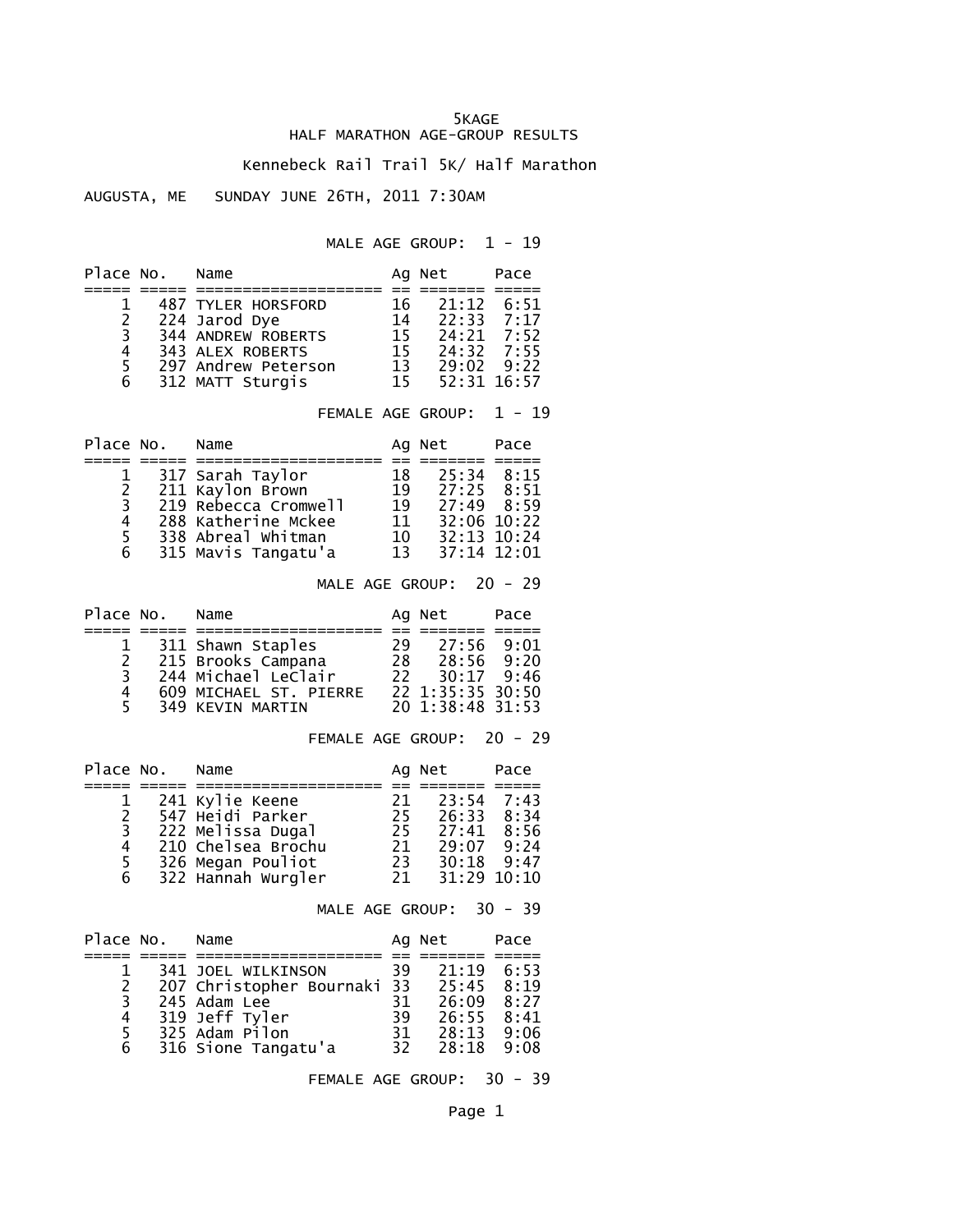5KAGE

| Place No.     | Name                  |     | Ag Net       | Pace |
|---------------|-----------------------|-----|--------------|------|
|               |                       |     |              |      |
|               | 229 Anya Goldey       | 33  | 23:07 7:28   |      |
| $\mathcal{P}$ | 310 Katherine Stanzel | 36. | $24:24$ 7:53 |      |
| 3             | 304 Lynn Ross         | 38  | 25:28        | 8:13 |
| 4             | 538 Jennifer Noftall  | 34  | 25:53 8:21   |      |
| 5.            | 331 Kara Bilodeau     | 33  | 25:54        | 8:22 |
| 6             | 239 Alison Jorgensen  | 35. | 26:02 8:24   |      |

MALE AGE GROUP: 40 - 49

| Place No.     | Name                |    | Ag Net             | Pace |
|---------------|---------------------|----|--------------------|------|
|               |                     |    |                    |      |
|               | 346 JOHN WYATT      | 40 | 21:20              | 6:53 |
| $\mathcal{P}$ | 345 MARK ROBERTS    | 42 | $21:32 \quad 6:57$ |      |
| 3             | 321 Scott Whipkey   | 48 | 23:06 7:27         |      |
| 4             | 342 TRAY ALEXANDER  | 42 | $23:46$ $7:40$     |      |
| 5.            | 232 Timothy Griffin | 44 | $25:32 \quad 8:15$ |      |
| 6             | 324 Bill Boardman   | 47 | 26:44 8:38         |      |

FEMALE AGE GROUP: 40 - 49

| Place No.      | Name                    |     | Ag Net         | Pace |
|----------------|-------------------------|-----|----------------|------|
|                |                         |     |                |      |
|                | 293 Debra Nathan        | 43  | 24:14          | 7:49 |
| $\overline{2}$ | 291 Julie Millard       | 48. | $25:22$ $8:11$ |      |
| 3              | 320 Laurie Webb         | 46  | 26:23          | 8:31 |
| 4              | 334 Denise Pouilot      | 47  | 28:47          | 9:17 |
| 5.             | 348 WENDY LORD-LOCKHART | 42  | 29:42          | 9:35 |
| 6              | 235 Wendy Hart          | 44  | 30:38          | 9:53 |

MALE AGE GROUP: 50 - 59

| Place No.      | Name                |     | Ag Net        | Pace |
|----------------|---------------------|-----|---------------|------|
|                |                     |     |               |      |
|                | 238 Mark Johnston   | 58  | 23:27 7:34    |      |
| $\overline{2}$ | 242 George Lapointe | 54  | 23:58 7:44    |      |
| 3              | 300 Wayde Rankin    | 51. | 25:06 8:06    |      |
| 4              | 204 Steven Berlan   | 51. | 28:33 9:13    |      |
| 5.             | 340 ROGER ROCQUE    | 58. | 30:41         | 9:54 |
| 6              | 330 Daniel Cross    | 52. | $31:47$ 10:16 |      |

FEMALE AGE GROUP: 50 - 59

| Place No. | Name                              |     | Ag Net     | Pace |
|-----------|-----------------------------------|-----|------------|------|
|           |                                   |     |            |      |
|           | 307 Theresa Salewski              |     | 25:57 8:23 |      |
|           | 231 Susan Grenier                 | 50. | 28:43      | 9:16 |
|           | 227 Marianne Fleischmann 52 29:09 |     |            | 9.24 |

MALE AGE GROUP: 60 - 69

|     | Place No. Name |                    |     | Ag Net       | Pace |
|-----|----------------|--------------------|-----|--------------|------|
|     |                |                    |     |              |      |
|     |                | 1 337 Steve Moland | 67. | 23:42 7:39   |      |
|     |                | 217 William Coffin | 63. | $25:04$ 8:05 |      |
| 3 — |                | 240 Roger Katz     | 62. | 31:26 10:09  |      |

## FEMALE AGE GROUP: 60 - 69

| Place No. Name |                  | Ag Net        | Pace |
|----------------|------------------|---------------|------|
|                |                  |               |      |
|                | $1$ 301 Jane Rau | 61 26:53 8:41 |      |
|                |                  | Page 2        |      |